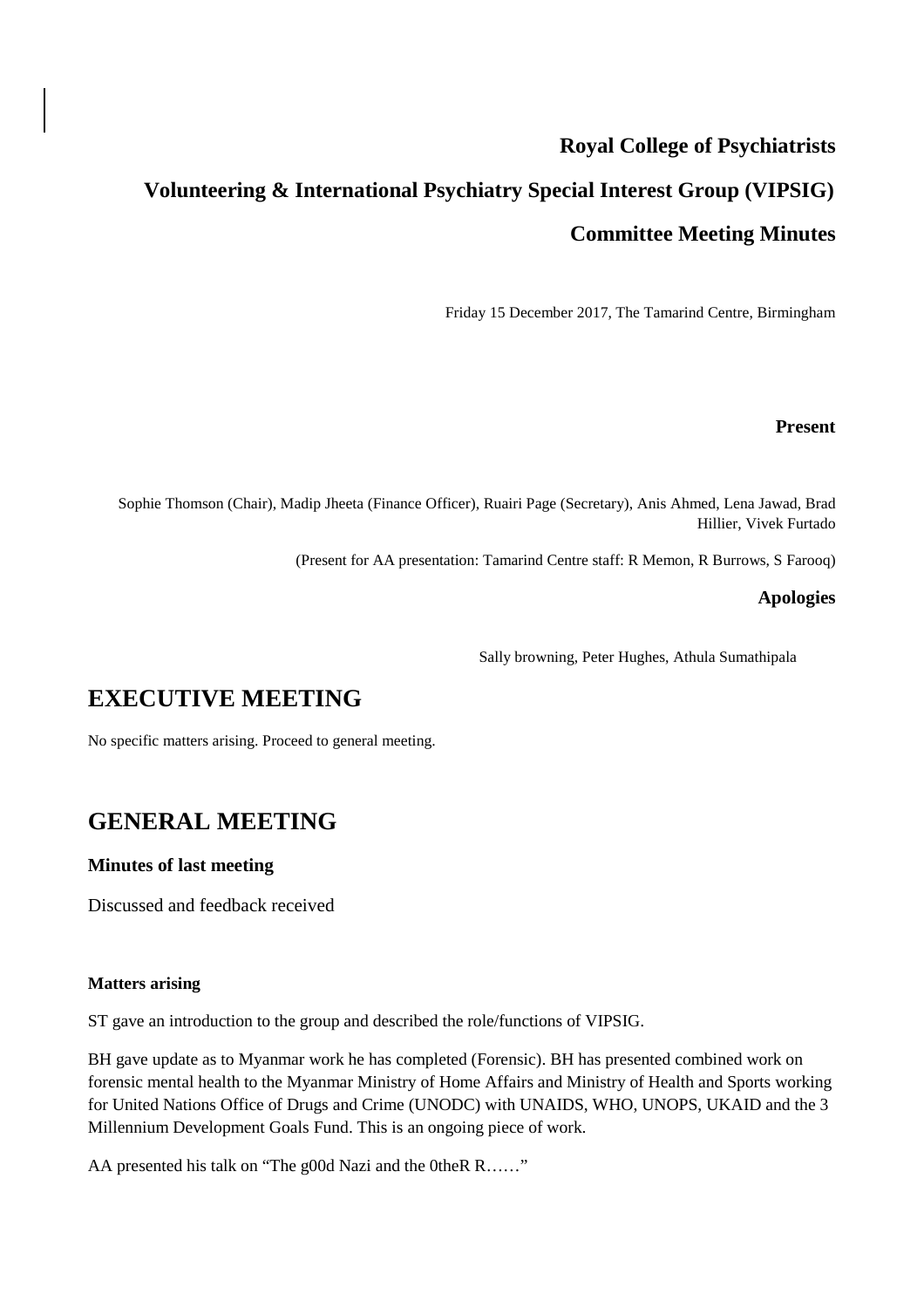Sophie thanked AA for his hospitality and his hard work over the last few months towards the VIPSIG group.

AA discussed about the requirement for psychological first aid in Myanmar. AA is hoping to develop a package of training for healthcare professionals in the Rohingya districts.

BH discussed extensive work currently being undertaken with the humanitarian crisis in the region, Discussed the need not to get pulled into the political conflicts in the region. Discussed disappointment in international community's response to the conflict to date.

ST discussed the need to be practical about the situation. Experience shows that there is a need to focus on working in collaboration with the UN or UNHCR to help facilitate support. Discussed need for UN engagement and to organise suitable training. Psychological First Aid- WHO has stated that everybody should be able to provide PFA; this training is not wholly difficult, especially when the motivation is there.

MCF have a large involvement in the Myanmar crisis. Discussed the need for UN organisation of projects to help facilitation.

BH- Following the Haiti crisis, it was evident that is more helpful to link in with broader organisations such as MCSF

ST- Discussed need for professionals working with children (Child Psychiatrists) involvement to help facilitate PFA and other projects in Myanmar.

ST- Discussed mhGAP. Discussed trainings available. Good evidence base showing successes of mhGAP. Discussed requirement for mhGAP training in such areas.

BH- Discussed what mhGAP (Mental Health Global Action Plan) is . 10 key priority conditions. Discussed these conditions. First published in 2007. Available online. Available on WHO website, teaches professionals to signpost and treat mental health conditions, in an algorithmic manner. Recommended attendees of the meeting to look at the mhGAP

AA- Discussed how small interventions can make big differences, used art therapy as an example, discussed specialised curriculums tailored to each area's needs.

Very glad that he had the opportunity to share his feelings about the Rohingya crisis with his presentation.

ST- Discussed thanks to the nurses who attended the meeting, discussed need to involve nursing staff with VIPSIG and that we are looking to recruit more nursing colleagues to the group.

LJ- Introduced herself, ST6 General Adult Psychiatry, is now based in Birmingham following move from London.

ST- Discussed the human rights and global mental health meeting this year, which was very well attended and received very good feeback.

Discussed the mhGAP training weekend. The group have now decided that this is going to be done differently. Firstly as change of location to the Institute of psychiatry in London following no availability of the Education Centre at Springfield Hospital. Secondly there will be a change in the facilitation of the training, with facilitators being from trainees from the Global Health MSC, with 2 possible annual mhGAP training weekends

ST discussed the possible dates for next year's mHGAP training being in May 2018 and September 2018.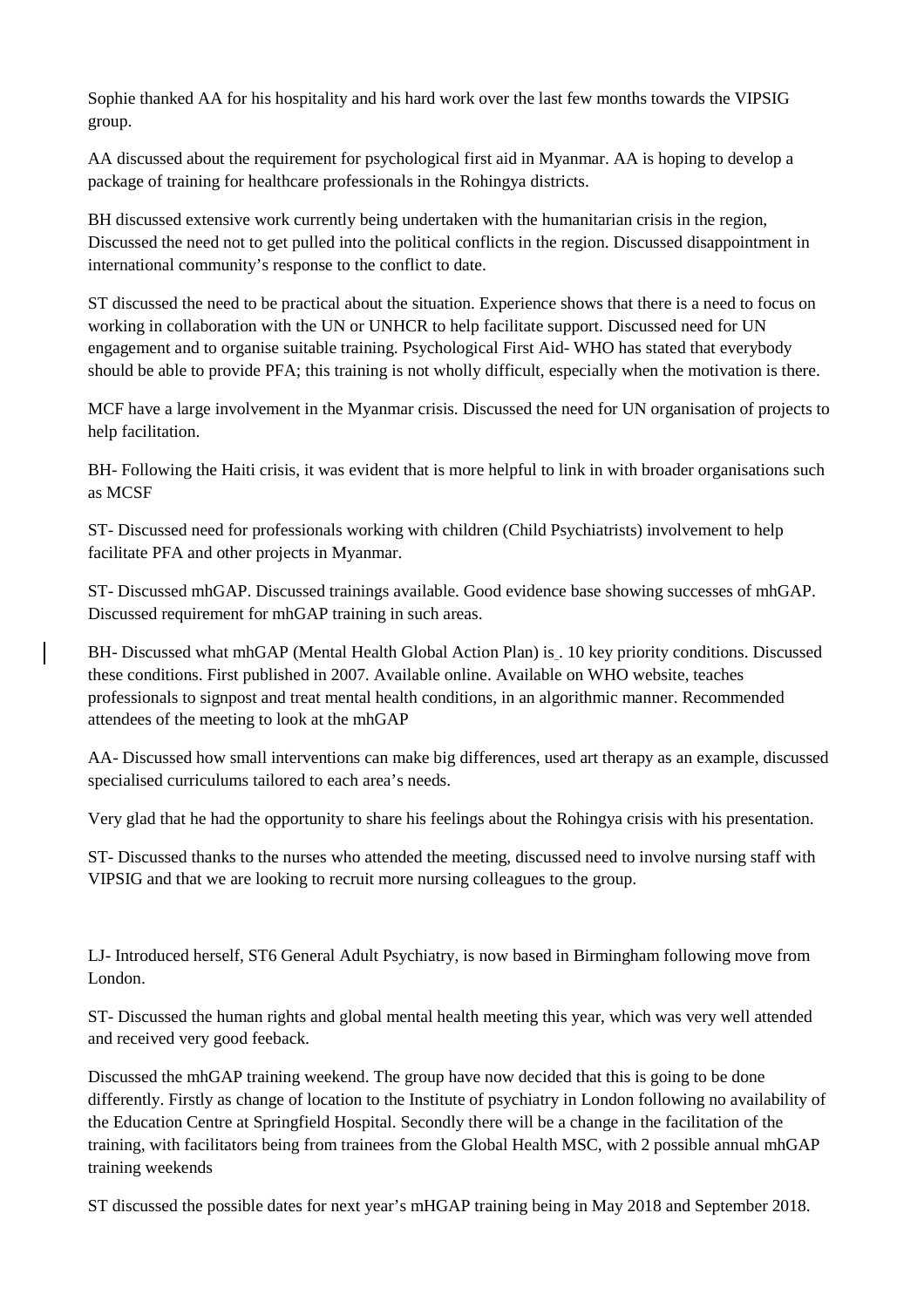ST discussed the possibility to hold one mhGAP weekend outside of London, VF discussed looking into the possibility of running the course at Uffculme Centre (Birmingham) in the autumn of 2018.

The group collectively discussed the newsletter and requirement for improved communication between the editors and the core group.

ST discussed the website. Key contact is Mark Turner from the College

BH discussed the need for a VIPSIG website subgroup

BH discussed arranging a meeting to discuss our plans for the website, to be held between BH, PH and ST, and Mark Turner (RCPsych)

ST discussed the need to engage more with psychiatric trainees, in particular for ideas around website, new projects etc.

ST discussed the role of a VIPSIG Communications Officer- ST stated would like PH to carry out such a role. She asked the group present and there were no other volunteers put forward or suggested.

ST discussed the role of the communication officer, which would be to promote Global mental health and the VIPSIG with key roles of the officer being networking, webpage development, and the primary role with social media pages.

BH discussed the idea of creating a small group which would form a communications team. LJ mentioned speaking to PH to see what his ideas were about the formation of the Comms group.

RP discussed the need for us to link social media pages to the website for those who don't have access to social media.

MJ- on the topic of finances, discussed that he will chase £2000 from general adult faculty.

On discussion regarding a PFA and Humanitarian mhGAP conference this year- AA discussed such a course would be essential.

ST discussed that Lynn and Peter Van der vogal run an autumn PFA course, and that the VIPSIG will advertise this.

On discussion regarding an annual VIPSIG Conference 2018- General consensus was that the annual conference was very successful when previously done.

MJ- Thought that the general topic of "Refugees" would be a good idea. Last conference- MJ discussed that the conference was very popular, and well attended. Jane Mounty did a fantastic job organising it.

BH is also pro us organising a further annual conference. Discussed that there is a lot of work going on at the moment around refugees and mental health, and that this would be a good focus for the conference. Discussed the idea of also focus on an international forensic psychiatry element and refugee mental health. Also discussed topic of Transcultural psychiatry/culture bound syndromes, would be interesting.

VF- Discussed Global mental health, global health funding opportunities, and that he would be certain he could help us find presenters for the conference with his academic colleagues (via Warwick University etc), Also discussed currently lots of work being done around refugees and mental health. VF stated that he could give the group a list of people being part of a global health funding meeting. Discussed global mental health being a priority for the INHR.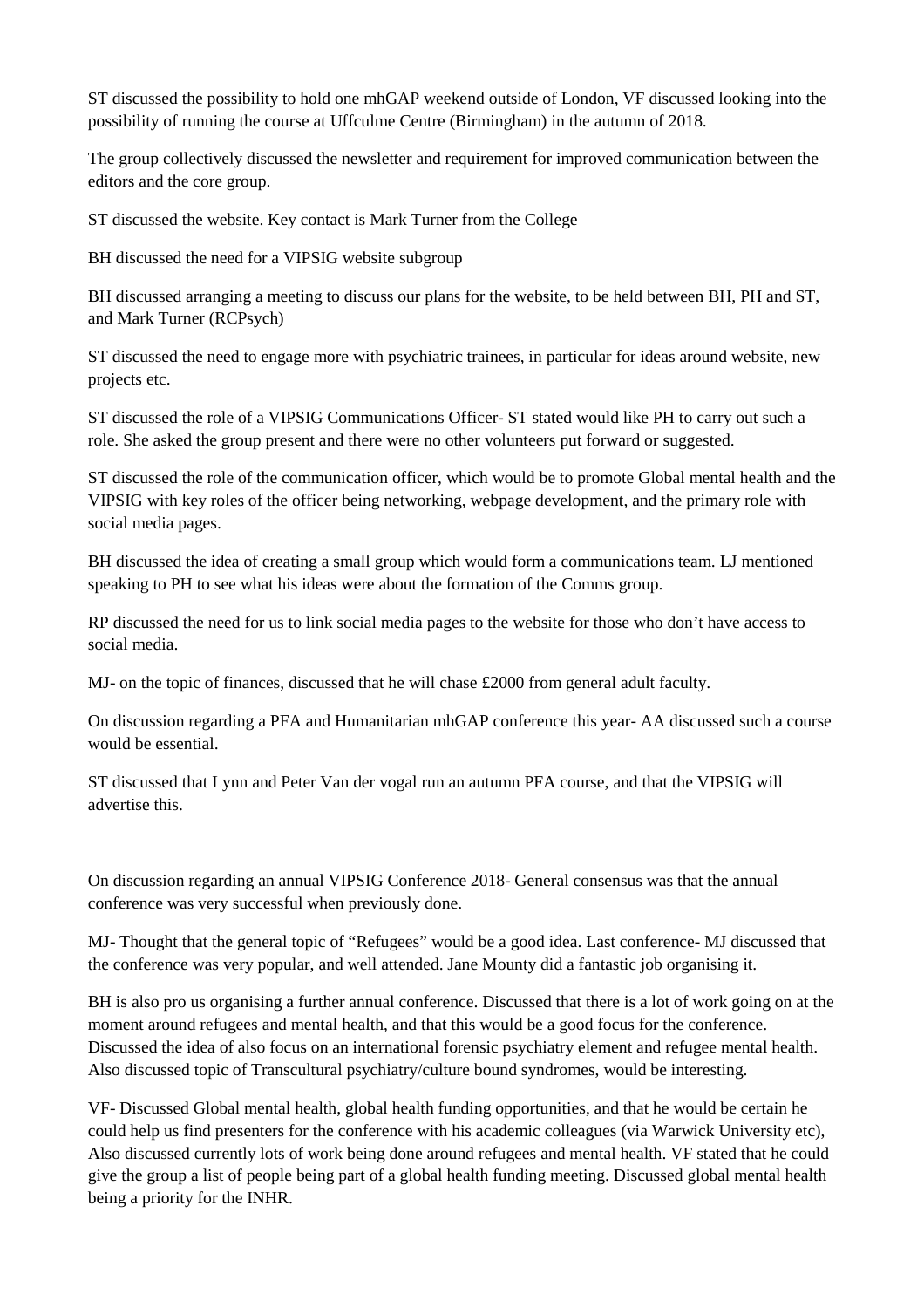AA- likes idea of pairing up with transcultural special interest group.

BH- Discussed that he is currently engaged with work around refugee mental health with the London School of Hygiene and Tropical Medicine- discussed there is lots of new work being done around the topic.

MJ- Discussed there being loads of ideas for themes for the 2018 conference. One being Refugees/culture bound syndromes/forensics. However MJ felt that the broadest idea would be to make topic on refugees. Also discussed the possibility of JM being interested in organising given the success of the last conference.

BH, RP, LJ discussed getting together to help organise conference.

ST discussed having been approached by HEE to present on volunteer work, and assessment of it's impact

BH mentioned that he will be seeing JM tomorrow night, and will mention to her about possibility of involvement in setting up the next conference.

LJ- Discussed UCL have global health department who we could approach for speakers.

Date for VIPSIG conference  $\rightarrow$  Agreed end of September, based at college, discussed need for full CALC event, costing £2000/

MJ- Discussed always had good attendance, would be favourable to do it via CALC.

ST agreed with this, MJ and BH discussed attraction of not doing own admin when group runs trainings outside of the college.

MJ- Would like to add that last year's conference was a great success.

AA- discussed opportunity for QR coding for feedback for our conferences. AA uses google drive to store feedback which has been generated by QR coding.

ST- on topic of PFA/HIG conference, Discussed previously ran via a morning PFA, and afternoon HIG conference in the past, ST discussed can be quick training with clinicians based in the UK. Discussed adhoc idea for PFA conference.

AA discussed increased insight from good speakers who incorporate real life experiences into the trainings.

MJ- Thinks we should repeat same format as last PFA conference.

ST: No requirement for outside speakers with the PFA/HIG as can be run in house.

MJ: thinks a further PFA/HIG conference would sell out very easily.

ST: Previous charge to attend PFA/HIG conference was £100 and it still sold out.

BH: Agrees with idea to follow format from last year's PFA event

ST: Will ask Louay E-T if he would like to arrange the PFA event again following last year's success

BH: Discussed need for VIPSIG cluster groups from each HEE region

Would think it would be a good idea to set up regional reps who could promote the group in each region.

RP happy to start work into regional VIPSIG groups. Would like to implement videolinking into future VIPSIG meetings.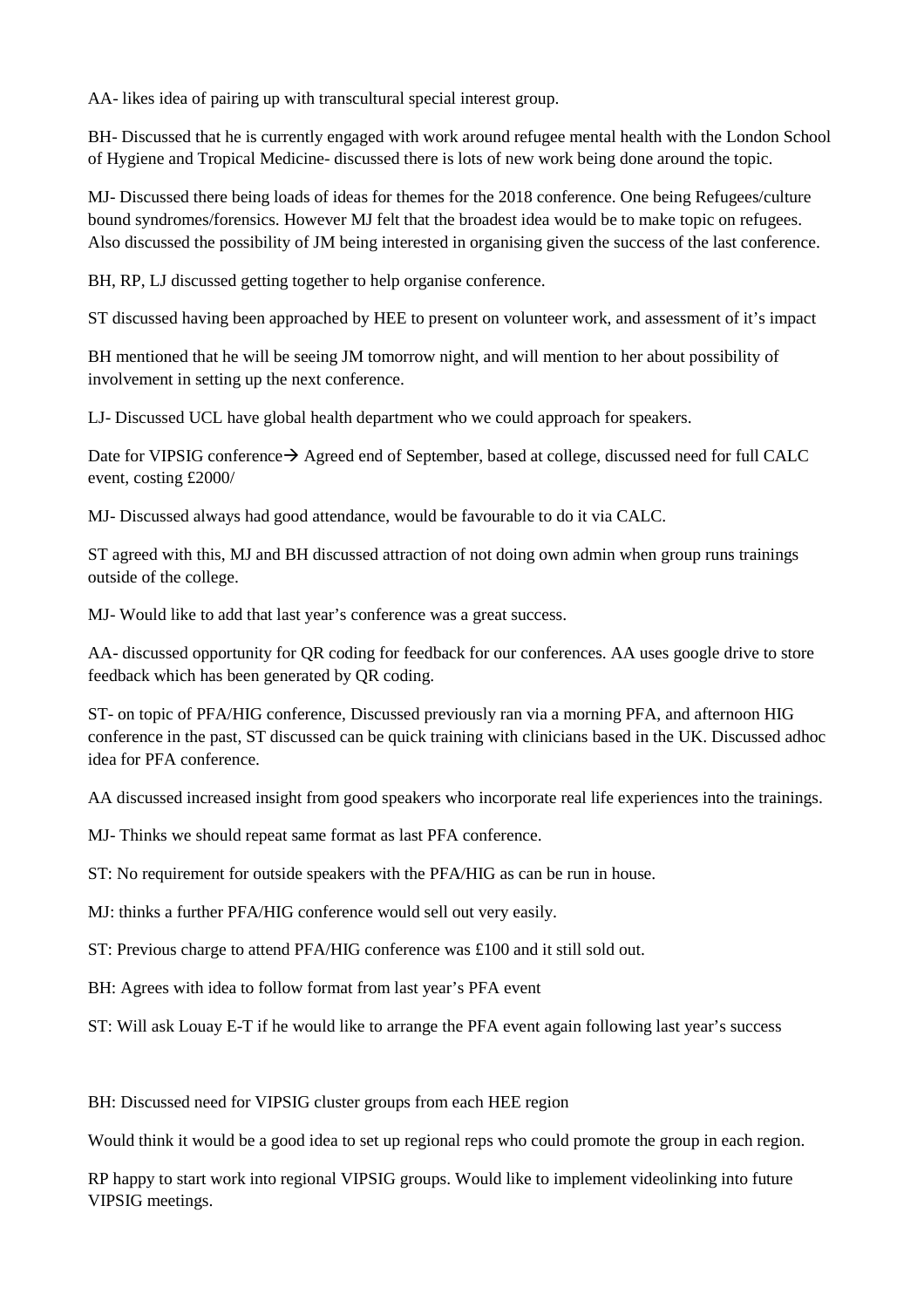ST- National advisory committee have commissioned a position for VIPSIG/global mental health to give us more backing in the RC. Royal college have focussed on global mental health at increased rate recently.

ST- Discussed current size of group is that there are 2640 current VIPSIG members. Discussed the need to to get the ship in shape, improve communication amongst members.

MJ-On discussion of VIPSIG involvement with the 2018 International congress, discussed it now being too late to apply for workshops.

BH- stated that if it was something the group would be keen on pursuing that it would be worth contacting the organising committee

ST- Discussed Adrian Worrell, head of policy and college centre for quality improvement, retiring soon

ST- On discussion of the Volunteering handbook- that this should be up on the website

College in Australia have commented positively on our handbook and website.

On discussion of VIPSIG/GP link- MJ discussed the project of mhGAP training for GPs, taking a bit of time to organise, but currently awaiting accreditation, 1 year accreditation, official training for GPs, MJ suspects the project will be popular.

Following on the back of very positive feedback from GPs at mhGAP weekend, Psychiatrists who have attended our mhGAP weekend should be able to cascade/offer training to fellow GPs re: mHGAP training, working on the same ways as overseeas to promote link between psychiatrists and GPs.

MJ- Promoted idea of doing an mhGAP training for Royal College of GPs

ST- Issue is that there is no certified trainer for mhGAP, no current WHO body to accredit certified trainers for mhGAP.

MJ- Thinks simplest idea is to replicate our mhGAP weekend for GP attendees.

ST- Purpose of GP training would be for CPD, focusing on mental health in primary care, using mhGAP,

BH- Discussed potential conflicts between mhGAP treatment regimes and NICE guidelines for GP trainings.

MJ- Need to make it clear that the mhGAP is based at low and middle income counties, international slant

MJ- Would like to do the conference once, give it a go, see feedback.

ST would like to read contract and speak to Elen Cook about support being done at the College with college admin support.

### **PROJECT UPDATES**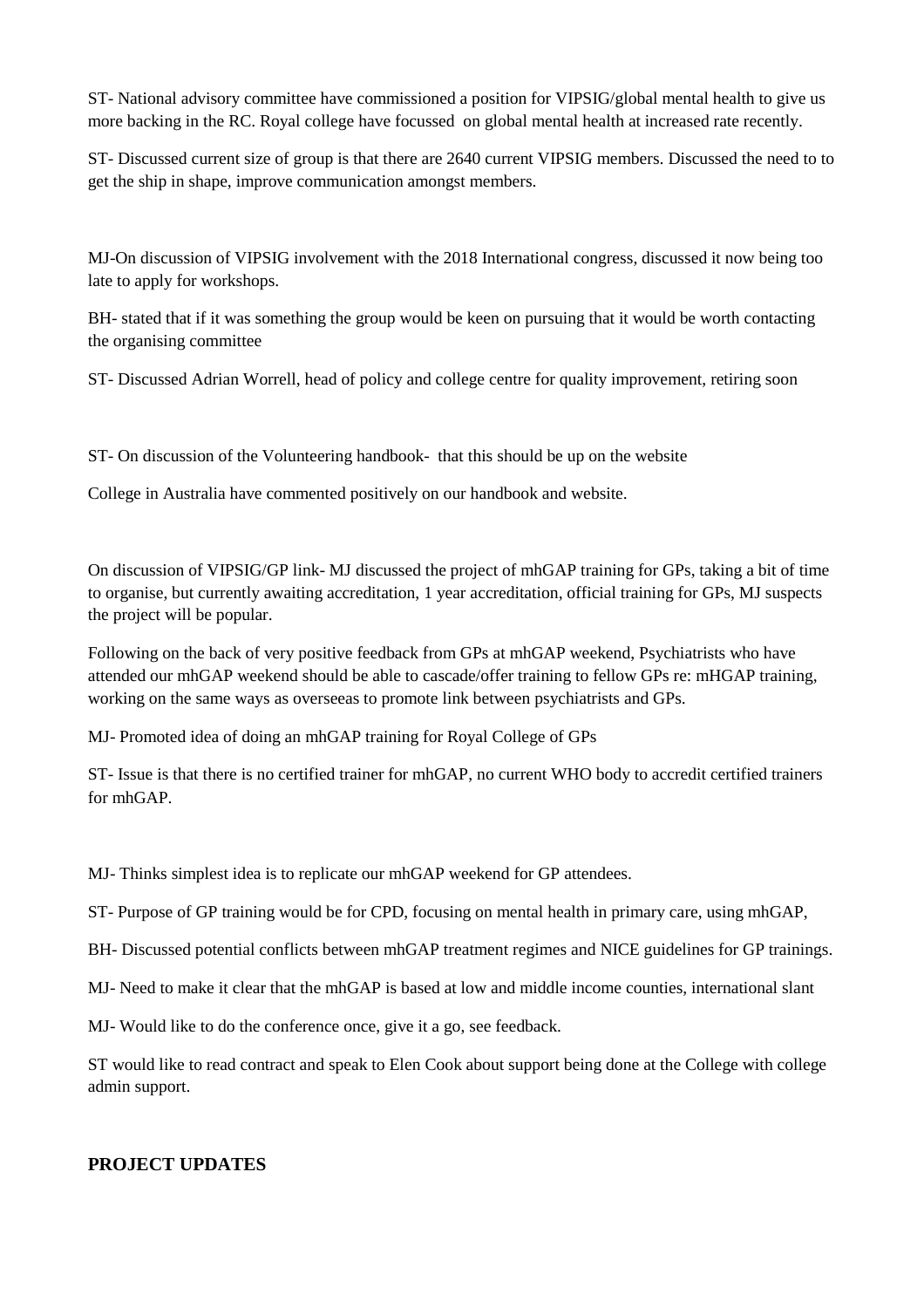ST has to write annual report on projects.

RP updated about Malawi project and his recent involvement/teaching trip in November.

LJ- Discussed he observations of psychiatric clinics in Cambodia.

ST discussed the recent idea of presentations at VIPSIG meetings- that these have been successful- has asked LJ if she would like to present at the next meeting

MJ- Attended emerald project at House of Commons, Updated them about VIPSIGs work

BH discussed Kurdish mental health projects in the UK at the House of Commons also (CEFTUS).

AA- Has written to the International Committee for partial travel grant for 2 psychiatrists to UNHCR (£500) each) for Myanmar project.

BH- Update on Burma. First part, 2 days training in Myanmar with Prof A Sumaphathala, Professor Keele University, Orientation day and Research day- Introduction into planning research projects, mhGAP clinical training (2 separate places), part of an ongoing evaluation, meetings with University of Medicine One, supporting psychiatry curriculum in Myanmar, discussed Rohingya

College of medicine there have asked for help developing curriculum, and developing research skills,

ST- THET conference Global Mental Health Project, very enjoyable conference, Kings College did a really good course on teaching psychosocial techniques

BH- Suggested database for people who have attended mhGAP attendees, for involvement in projects

### *FINANCES*

MJ: Discussed VIPSIG Finances being very healthy. That the group do have available funds; that we may need to use these for mhGAP orientation weekend as Springfield Hospital venue is being redeveloped.

ST- Numbers of VIPSIG are still growing, largest SIG of the college

ST used funds to organisationally, following approval from the Financial Officer, to help fund the GPs in Burma who helped with the mhGAP training

ST- Talked about library of videos that VIPSIG could use for training

MJ discussed idea of creating a book of volunteering opportunities

MJ- Would like to keep SIG finances available if there is a drastic need to dig into the funds.

### **Future events**